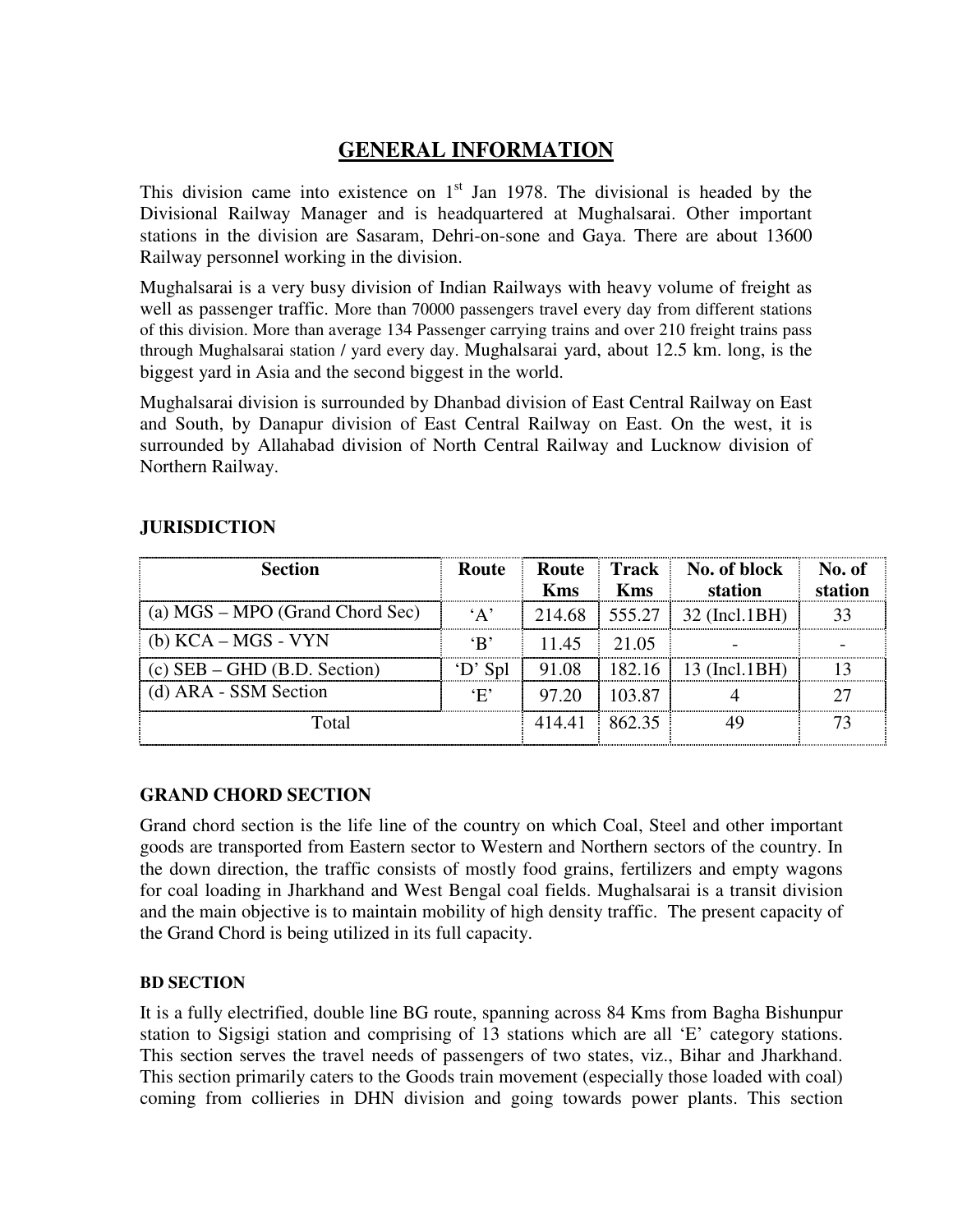provides an alternative route for GC section and intersects the GC section at Sonnagar station. A power plant of 1000 MU in joint collaboration of NTPC and Railways is likely to come up at Nabinagar Road and another Power Plant of 1960 MW of NTPC & BSEB covering at BSYA, attaching more importance to this section.

### **SASARAM - ARA SECTION**

Ara - Sasaram section was commissioned and opened for public use on 31.10.09. It is a single line non-electrified section with four crossing stations at Garh Nokha, Bikramganj, Piro and Garahani and equipped with Multi Aspect Colour Light Signaling (MACL).

### **Mughalsarai Complex**

- $\Rightarrow$  53 pairs of Mail/Exp., 17 pairs of Passenger trains and about 105 pairs of freight pass through Mughalsarai station / yard every day.
- ⇒ Mughalsarai yard is one of the biggest Marshalling yards. The main yards in Mughalsarai yard are Down Central Yard, Down Receiving Yard, Marshalling Yard which is functional with Hump provided with Pneumatic Retarders, Down Departure yard, Up Central Yard, Up Inter Yard & Up Departure yard
- $\Rightarrow$  All BOXN Empty wagons are intensively examined in down direction. Damaged wagons which need more than petty repairs, are detached and are attended in the Wagon Care Centre. Overhauling is done in the ROH shed.
- ⇒ Major installations in Mughalsarai include Electric Locomotive Shed (holding 147 locomotives), Diesel Locomotive (holding 53 locomotives), Wagon ROH shed and a 169 bed Divisional Hospital.

# **Gaya Complex**

- $\Rightarrow$  27 pairs of Mail/Express trains, 07 pairs of passenger trains and about 25 pairs of goods trains pass through Gaya station / yard every day.
- $\Rightarrow$  It is the Junction point of Grand Chord line with Patna-Gaya and Kiul-Gaya lines.
- $\Rightarrow$  Major installations at Gaya include Coaching Complex and a 57 bed hospital.

### **Civil Districts in the division**

|     | Dietrict<br>2010010101010101010101010101010101010 |             | <b>State</b> | Route                   | Length |
|-----|---------------------------------------------------|-------------|--------------|-------------------------|--------|
| . . | `handauli                                         | . :handaulı | ΙD           | Mughalsarai to Saidraja | 30 Kms |